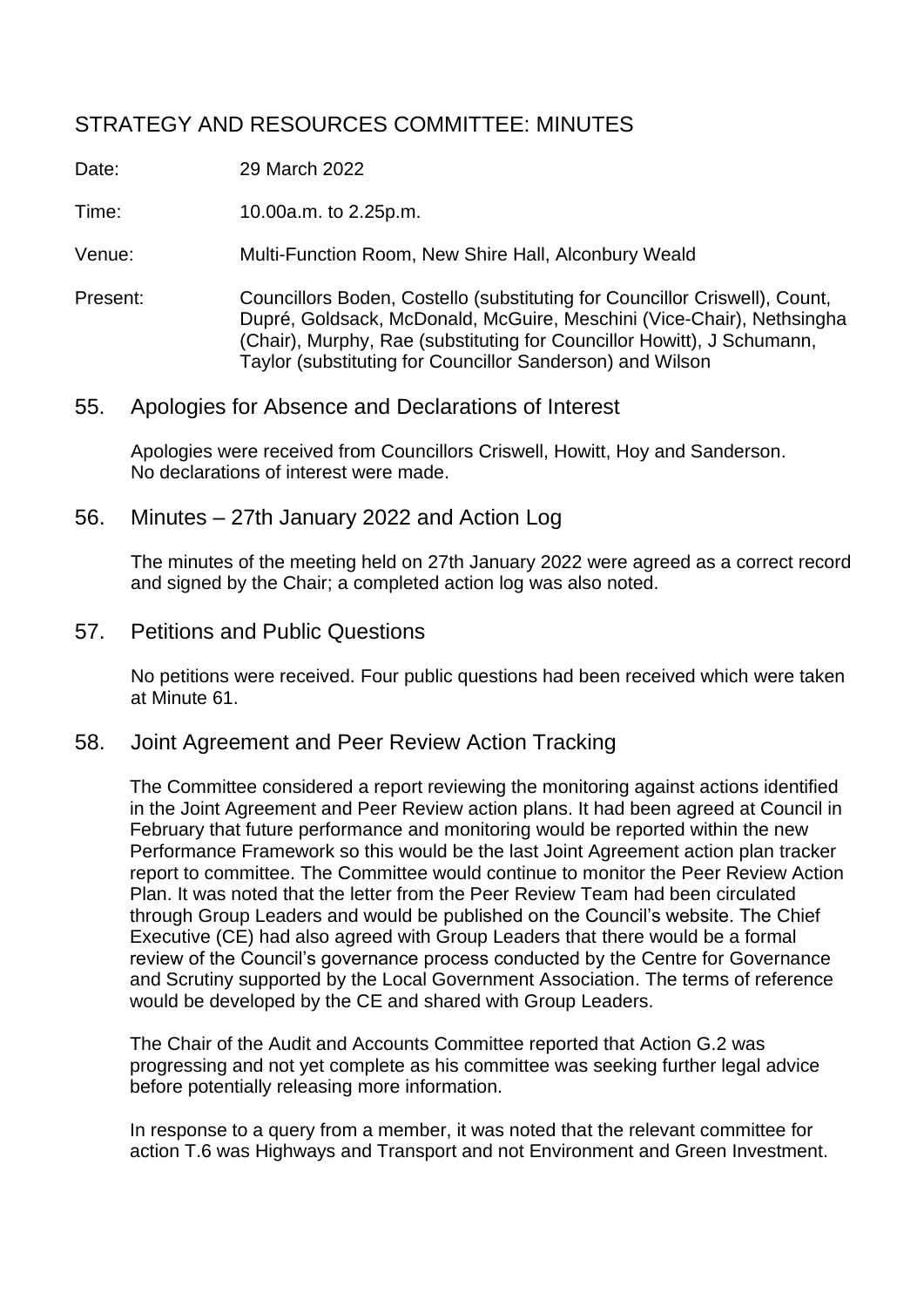Councillor Count moved an amendment, seconded by Councillor Boden to remove the following words from recommendation a) "joint agreement and". He reiterated his concerns that the Joint Agreement action plan tracker did not reflect fully the original agreement. Another Member highlighted the lack of transparency as to what was being delivered in practice against what had been promised originally. In response, Members were reminded that the Joint Agreement was an important statement about the direction of the Council with regular reports presented on what was being achieved. The Chair and other members expressed their pride in the achievements of the Joint Administration and the progress made in the relatively short time since it had taken control. On being put to the vote the amendment was lost.

One Member drew attention to action 1.8 in the Peer Review action plan and queried what progress had been made in relation to the role of the Transformation Team. It was noted that the Council still had its Directorate Transformation Team but the Peer Review had recommended that a dedicated Transformation Team should oversee the shared services work. The CE added that a report on shared services would be presented to the next meeting, which would clarify the issue around transformation resource required. Action Required.

It was resolved unanimously to:

- a) review the monitoring against actions identified in the joint agreement and peer review action plans.
- b) agree to transfer any remaining open actions to the Council's new Performance Management Framework with monitoring and reporting through appropriate committee governance.

### 59. Integrated Finance Monitoring Report for the period ending 31 January 2022

The Committee received a report detailing the financial performance of the Council for the 2021/22 financial year. The overall revenue budget position was showing a forecast underspend of -£14.2m at year-end whilst the Capital Programme was showing a forecast -£23m underspend. Members were reminded that the level of demand for social care services, and the level of general risk that needed to be funded, had not been as high as anticipated. Much of the underspend had been rebaselined as part of setting the 2022/23 budget. The rest of the underspend was primarily due to the shortterm impact of the Covid-19 pandemic. However, it was important to note the uncertain financial position with inflation higher than anticipated and an expected deficit in the Dedicated Schools Grant. Attention was drawn to the background to the recommendations as set out in the report.

Individual Members raised the following issues in relation to the report:

expressed concerns about transparency as Section 2.2 set out the actual forecast year-end underspend of -£15.715m whilst the table on page 37 showed -£14.225m, which reflected the approval of one of the recommendations in the report. Concern was also expressed regarding the lack of transparency in allocating underspends in one financial year to earmarked reserves in another financial year. Attention was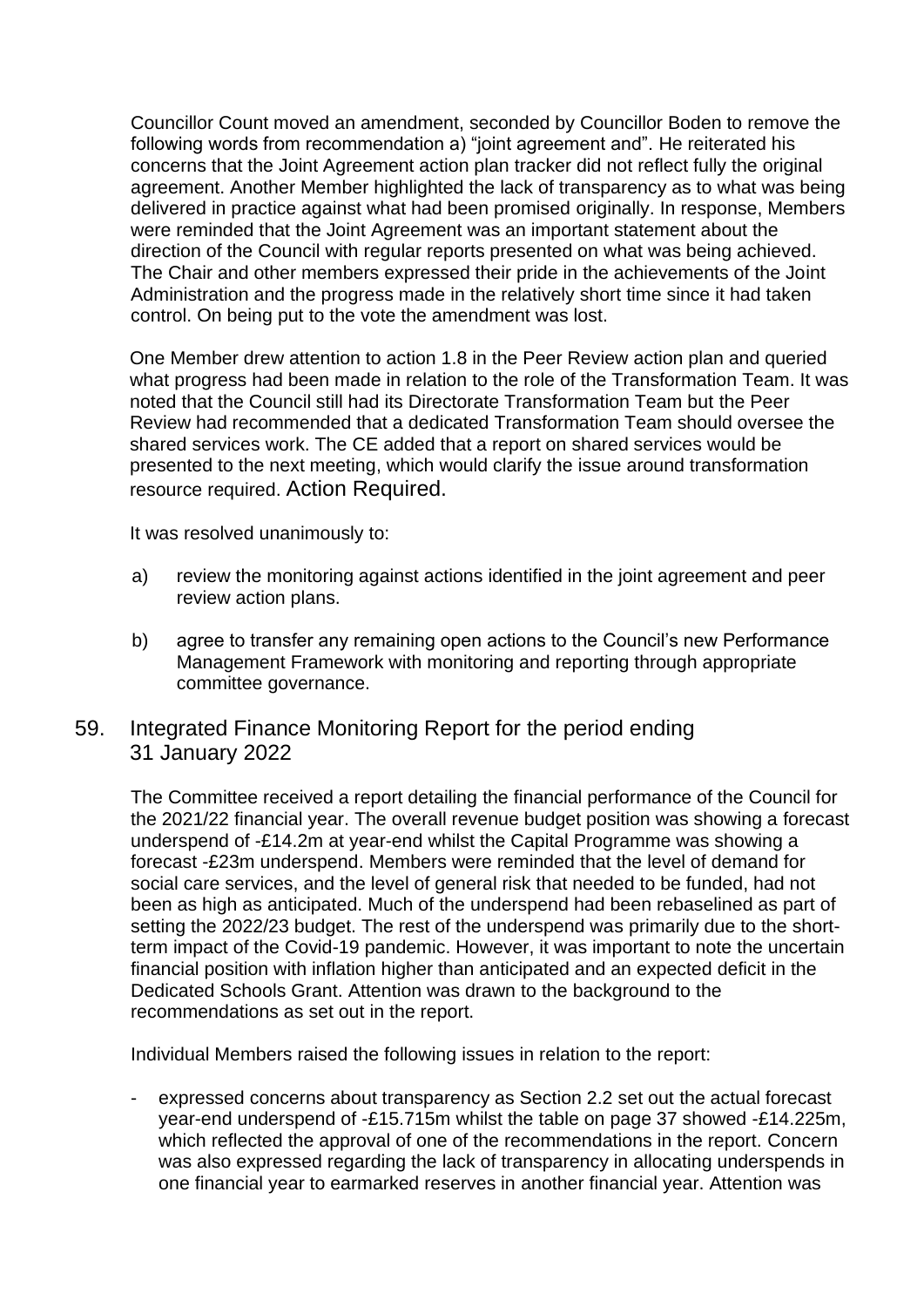drawn to a previous report where £2m and £3m had been allocated to Adults and Public Health respectively for next year. The revenue budget forecast outturn had been given a green RAG rating but in essence it reflected the lack of delivery of services. The Assistant Director for Finance reminded the Committee that the report was a forecast projecting to the end of the financial year.

- queried whether recommendations b) and c) had been considered by the Highways Improvement Board and Adults and Health Committee (A&HC) first. It was noted recommendation b) had not been considered by Highways and Transport Committee (H&TC) as it was a relatively late proposal whilst recommendation c) had been considered by A&HC. The Chair of H&TC reported that the Highways Improvement Board had considered £1.1m for extensive road repairs, funding for road markings and £390k for a new asset management system. He acknowledged that not all the individual amounts had been quantified but would be in the future. Another Member commented that whilst these issues had been discussed and were welcomed, it was misleading to imply that H&TC had been aware of these specific allocations of funding before presentation to Strategy and Resources Committee.
- highlighted on page 87 that the fourth bullet point should be changed to 12 months from "12 year".
- queried the amount to be transferred into an earmarked reserve for continuing discharge to assess support for Cambridgeshire residents in 2022/23 set out in recommendation d). It was noted that the final amount was currently not known but likely to be around £6m. Unfortunately, it had not been possible due to timing to reflect this information in the report. The same Member expressed concern about approving an unlimited officer delegation and suggested the recommendation should have provided a financial bandwidth for expenditure. The Chief Finance Officer (CFO) acknowledged that this recommendation represented an unusual level of delegation but safeguards were provided in the recommendation. He explained that there had been consultation with the A&HC. However, the situation was complex reflecting a very short notice negotiation with four NHS organisations. It was also important that this recommendation was considered in March to provide continuity of service from 1 April. The Chair asked for a briefing note to be circulated to the Committee to explain this. Action Required.
- queried whether there were any implications associated with underspending, and in relation to the table at 3.1 when did a large variance move the overall status from green to another colour. The Assistant Director for Finance reported that the underspend would be rolled into general reserves. It was noted that the RAG rating did not change to amber because of an underspend. However, it was proposed to review how the table was presented for the next financial year as an underspend should not always attract a green status.
- expressed concern that there were over £20m of underdelivered services this financial year. Attention was drawn to the fact a press release had been issued for the £1,490k for highways indicating extra investment when there was nearly exactly the same amount not delivered from the Highways budget. There was concern that this proposal had not been considered fully by the Highways Improvement Board or the H&TC. It was suggested that there would have been time to do so if the Strategy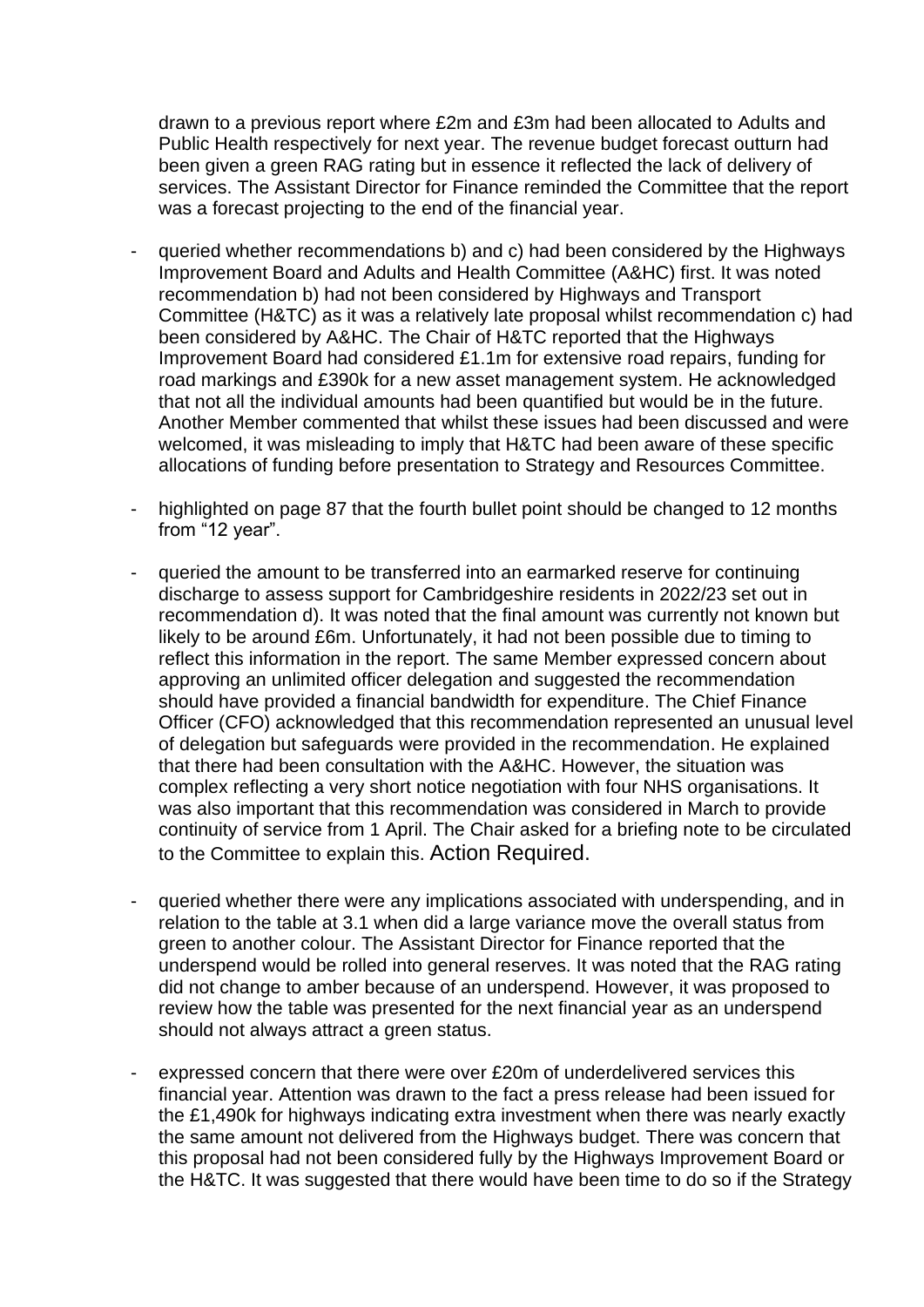and Resources Committee's reserve meeting in May had been utilised. It was also suggested that there had been no formal recommendation from A&HC in relation recommendation c).

- commented that an underspend was just as bad as an overspend so it was not correct to classify it as good because it demonstrated a failure to deliver services. The CFO reminded Members that the predominant factor for the revenue underspend was that the levels of activity for demand led services had not been as high as planned. It was important to bear in mind that this was an extraordinary period for anticipating demand. The Council therefore needed to be appropriately prudent in considering the estimates for the first year of the business plan as well as having a multi-year focus. The Council was also facing the risk of significant inflation and an over £40m deficit in the High Needs Block, which would rise in future years. The Department for Education was currently working with authorities with similar deficits and had asked them to contribute some of their own funding to meet the shortfall.
- highlighted the cost overruns at recommendations i) and m) and stressed the need for more financial management of these solar projects. The Chair of Environment and Green Investment Committee acknowledged that prices were increasing significantly but that this was not unique to the Council. She outlined the pressures being faced nationally and internationally. It was noted that the outturn for these projects looked better given the cost of oil and gas but the working group would continue to keep a close eye on all these projects.
- expressed concern about the implication of the level of underspends in adults and children's social care particularly in relation to the very high vacancy rates. The Highways Directorate was also short of 60 staff. There was concern about the Council's ability to cope with this significant shortfall in officers. The Chair of H&TC reported that his committee had agreed unanimously action to tackle this staff shortfall. The Chair reminded the Committee that the Council was struggling to recruit staff, which was a problem faced by many other authorities and institutions. The Council was therefore working on a number of areas including how to improve retention.
- highlighted the need to consider transformation and preventative work whilst the activity for demand led services was not as high as anticipated.
- expressed concern about the Capital Programme underspends set out in Section 8.2.2 of the report, which showed a -£23.5m underspend rather than -£36,662m of budgeted slippage. It was suggested that some underspends were more concerning than others. There was a £9.711m underspend in Condition, Suitability & Maintenance for People and Communities, which was significant. The Chair reported that given the volatility of the current situation that underspends were not unsurprising and capital underspends had been an issue for the Council for some time.
- highlighted the need to include the original start date for the Cromwell Road, Wisbech scheme. The Chair of H&TC reported that the delay was due primarily to the high standard set for the specification of materials which were hard to source.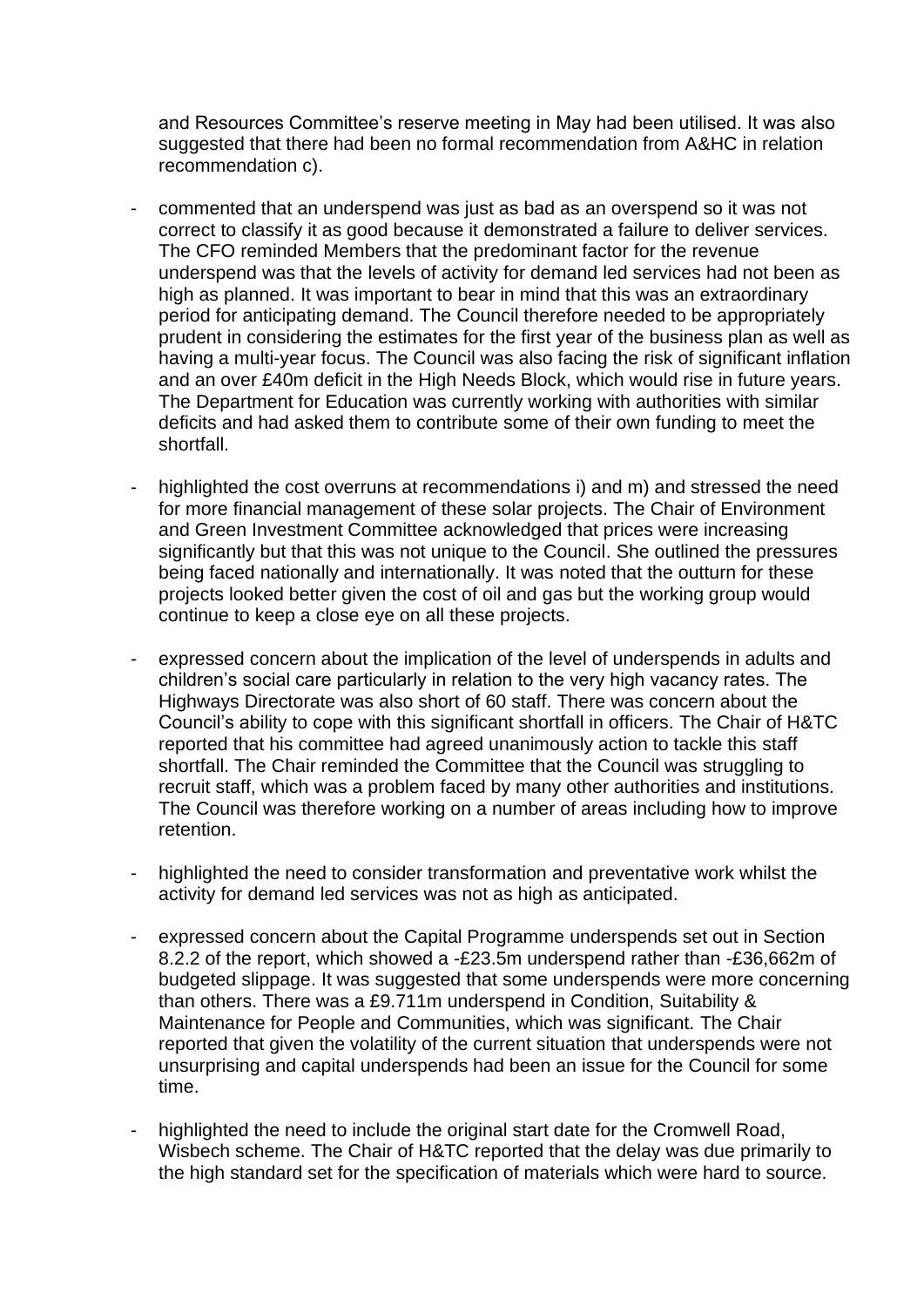- reiterated that the Joint Administration had not needed to raise Council Tax to the maximum level as with a £42m general county fund reserve balance it could still have met its guidance figure of 4%. The Chair reminded the Committee of the difficulty of trying to predict the future coming out of the pandemic together with an extremely volatile international situation. It was therefore important and responsible to be prudent and not rely on short term underspends.

Councillor Count moved an amendment, seconded by Councillor Schumann to add a new recommendation n) as follows:

n) Ask the Chair of the Strategy and Resources Committee to write to and publish an explanation to all members of the Communities, Social Mobility and Inclusion Committee (COSMIC), and members of the Strategy and Resources Committee, why Strategy and Resources Committee failed to formally consider or debate in open forum, COSMIC's legitimate and formal request, with a unanimous committee vote from July 2021, which was c) Following the success of the Communities Capital Fund, recommend that the Strategy and Resources Committee allocates at least a further £5m in the 2022-23 Business Plan.

The Director Business Improvement and Development reported that following an investigation officers had apologised that COSMIC had not received a formal report explaining why the decision had been taken to consider the proposal as part of the business planning process instead. It was noted that the Committee had received a detailed briefing note, which had enabled a public debate at COSMIC. In response to a question as to why a proposal had not been included in the opposition business plan amendment, it was noted that the situation had been very confusing with a lack of clarity as to whether it was already included. The mover of the amendment felt that in the interests of transparency there should have been a public response from the Strategy and Resources Committee. The Chair reported that it had been considered as part of the whole budget debate, which had been held in public. On being put to the vote, the amendment was lost.

It was resolved unanimously to:

- a) Approve the proposal for the use of £407k from Public Health reserves to support additional work on Health Checks in 2022/23, as set out in section 6.1;
- b) Approve earmarking £1,490k of the underspend on Funding items to invest in the Highways Maintenance Service as set out in section 6.2 and Appendix 6;
- c) Approve the transfer of £830k to earmarked reserves to enable expenditure to take place in 2022/23 for workforce development for the Adult Social Care and Health workforce across the Integrated Care System, as set out in section 6.3;
- e) Approve the allocation of the additional unringfenced grant £1.14m Domestic Abuse Act Statutory Duty funding to People & Communities in 2021/22 and £1.14m in 2022/23, as set out in section 6.5;
- f) Note the changes in government grant income of £332k additional Local tax losses 2020-21 grant income, £375k reduction in anticipated sales, fees and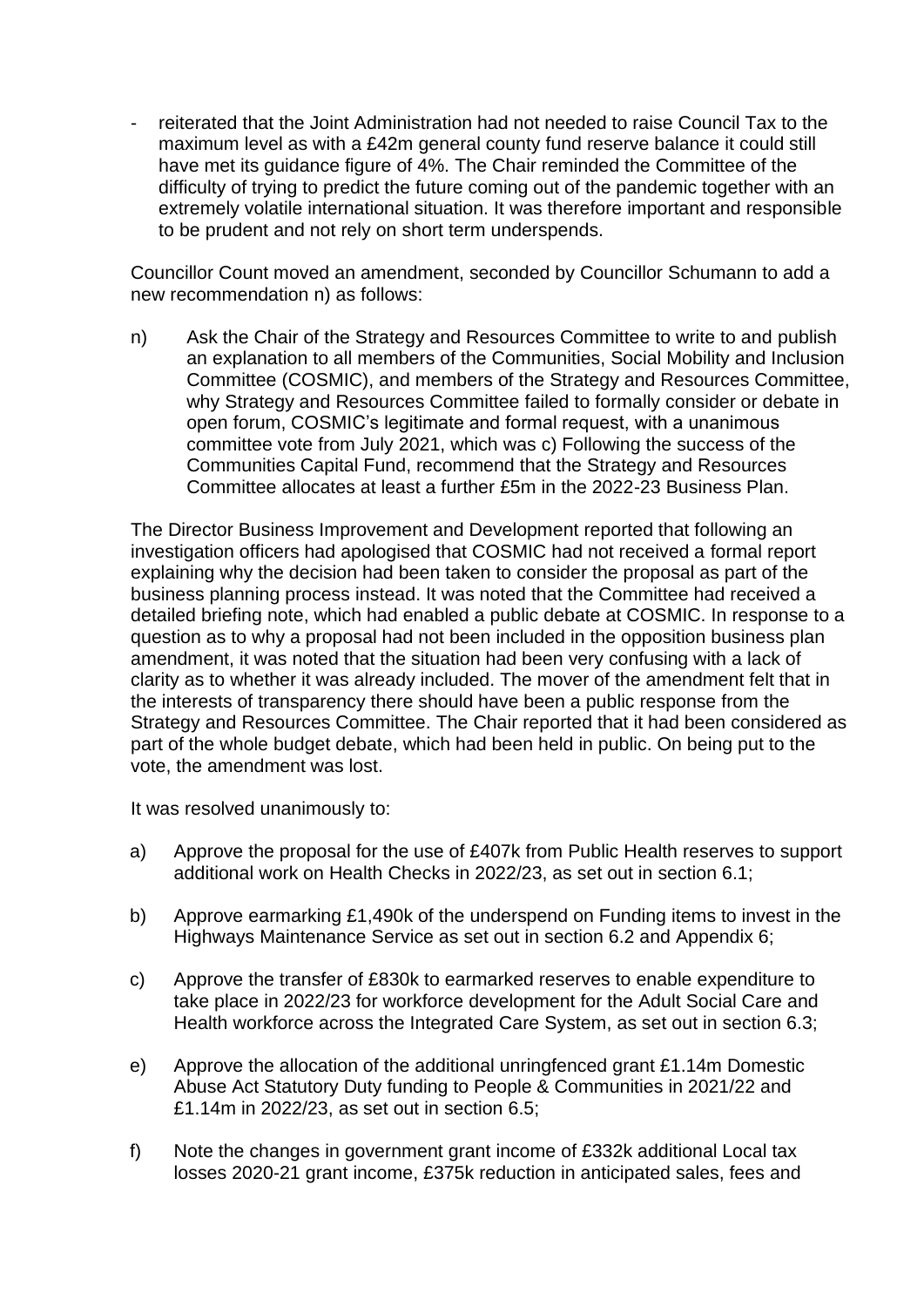charges loss of income compensation 2020-21 and £1.4m of Contain Outbreak Management Fund grant income applied centrally as set out in section 6.6;

- g) Note the changes in forecast income in relation to business rates of an estimated £1.43m Business Rates Retention 2021-22 pool dividend and forecast £202k Alconbury Enterprise Zone Business Rates payment in respect of rates collected for 2021-22 as set out in section 6.7;
- h) Approve the debt write-offs of £29,108 and £27,784 relating to the estates of service users where there is now no prospect of debts being recovered, as set out in section 7.2;
- i) Approve additional prudential borrowing of £389k for 2022/23 for the Swaffham Prior Community Heat Project and £1,099k for 2022/23 for the North Angle Solar Farm scheme, as set out in section 8.6;
- j) Note the update provided on the Council's treasury management activity set out in section 9.10;
- k) Note and comment on the Finance Monitoring Report for Corporate Services (Appendix 4);
- l) Approve the criteria for accessing the Just Transition Fund (Appendix 5); and
- m) Note the updated pricing and business case for the Babraham Road Smart Energy Grid, including the increase in capital cost of £630k, and authorise the Chief Finance Officer to make resulting budget changes in consultation with the Chair and Vice Chair and in accordance with the Addendum.

It was resolved by a majority to:

d) Approve the transfer of funding into an earmarked reserve for continuing discharge to assess support for Cambridgeshire residents in 2022/23, delegate confirmation of the amount at year end to the Chief Finance Officer in consultation with the Chair and Vice-Chair of this committee, and delegate to the Executive Director of P&C authority to agree expenditure from this reserve, as set out in section 6.4.

### 60. This Land Monitoring Update

The Committee was appraised of progress made with implementing actions from the shareholder review presented at the last meeting. Appendix one included the summary commentary received from This Land detailing its formal response to the action plan and the approach to risk management. A number of members of Strategy and Resources Committee had attended a recent shareholder monitoring meeting. Section 2.2 of the report set out the strategic priorities which had been presented by the directors as deliverable. As a result of the remodelling and consultation being undertaken by the company, Members noted proposals for the pending update of the business plan set out in Section 2.4. Attention was drawn to the background to the recommendations as set out in the report.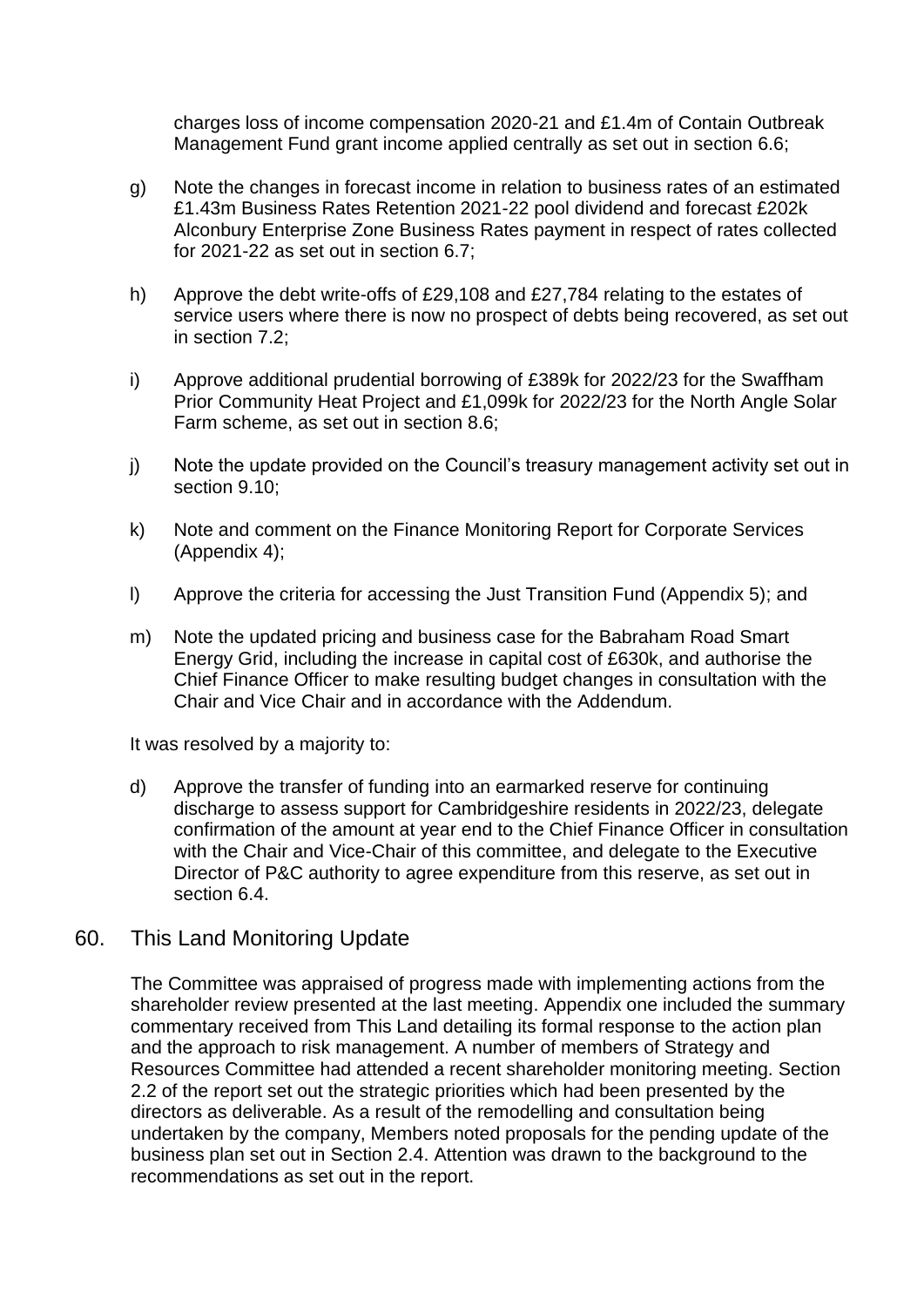Individual Members raised the following issues in relation to the report:

- reported that the parish council was generally supportive of disposals in Foxton as they were in line with the local neighbourhood plan.
- requested more information on the Soham Eastern Gateway, which had not progressed for some time. The Chair suggested that the Local Member contact the company direct.

Councillor Count moved an amendment, seconded by Councillor Boden to add a new recommendation e) as follows:

(e) Agree that any changes accepted by this Land, to reduce returns in exchange for increased affordable housing, to be quantified and reported to the next available meeting of the Strategy and Resources Committee.

Councillor Count reminded the Committee that This Land had been set up to raise income in order to fund Council services. Whilst the provision of affordable housing was an admirable goal, it was important that the Council knew what it was giving up in terms of income to deliver it. In seconding the amendment, Councillor Boden reported that the Combined Authority had regular reports on the cost of additionality of affordable housing.

Another Member reminded the Committee that This Land was an arms-length company. It was noted that reduced returns would not change the loan agreement. It was important not to define returns purely in terms of finance. In response, it was suggested that it had been made clear at the shareholder meeting that whilst the annual return would remain unchanged there would be eventually reduction in funding back to the Council in exchange for affordable housing.

The Chair acknowledged that the Board was in transition with the appointment of a new Chair and the publication of a new business plan. She suggested that it was therefore not appropriate to discuss such issues now but instead the Committee should hold a workshop to discuss the new business plan. Action Required. On being put to the vote, the amendment was lost.

It was resolved unanimously to:

- (a) Note and comment on the report and progress with the action plan;
- (b) Note the areas highlighted for consultation with the Council: potential for collaboration on future developments and risk appetite relative to meeting housing needs;
- (c) Permit and enable sale of properties, owned by This Land, at the sites listed at section 3.5 of this report, and at Horningsea, varying the Council's associated rights and mortgages as set out at section 3.5; and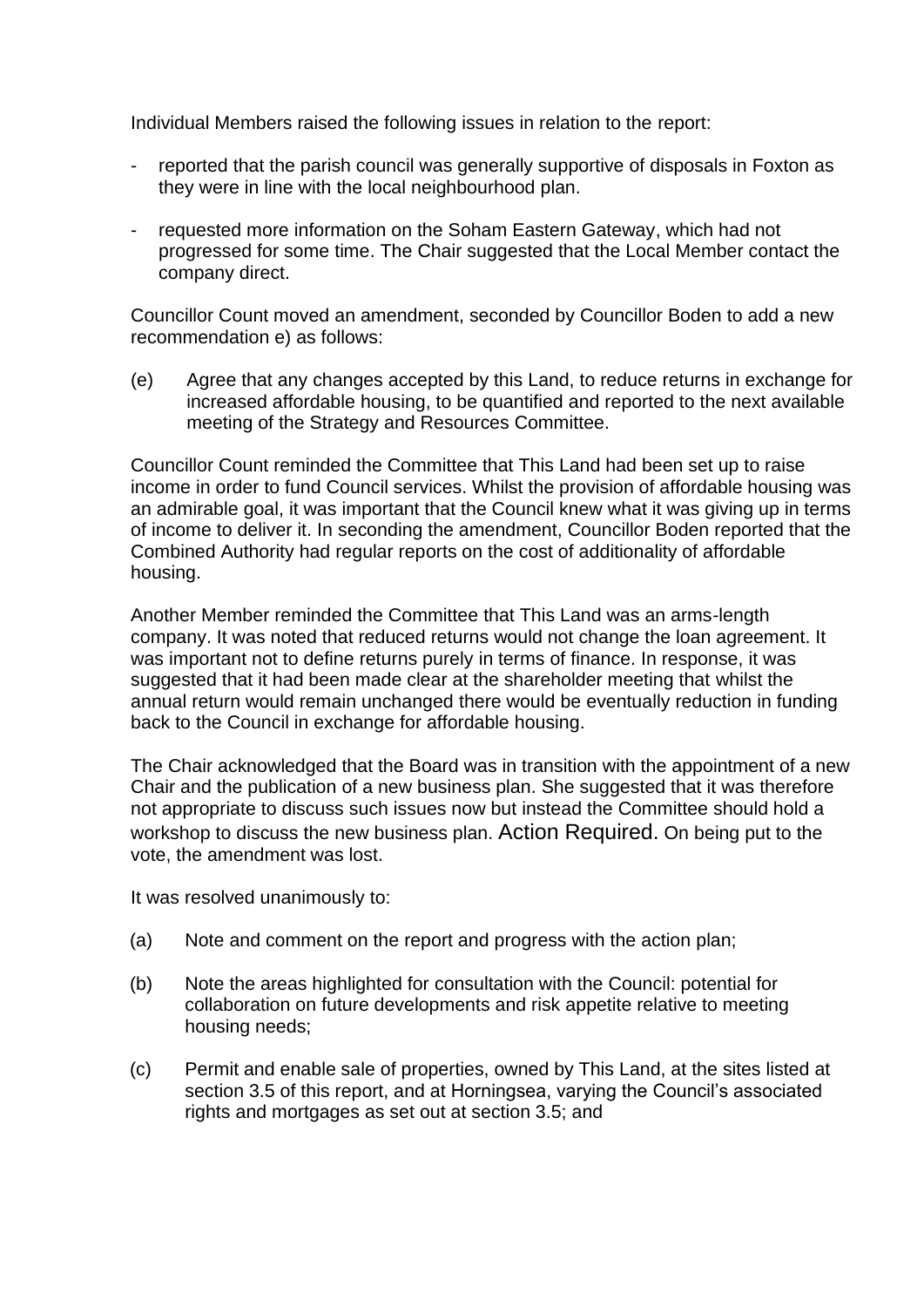(d) Authorise the Section 151 officer, in consultation with the Chair and Vice Chair, to exercise the shareholder rights in relation to appointment of the next Chair of This Land, in accordance with section 2.8 of this report.

### 61. Asset Management – Property Specific Updates

The Committee received an update on a number of property matters. Attention was drawn to the operating agreement for Brunswick House, which included the proposed appointment of a specialist and single operator to optimise the income and value the Council received from the property. In relation to Shire Hall, Cambridge, it was proposed to make a voluntary Town or Village Green (TVG) declaration when the applicants withdrew their application. Section 3 of the report detailed a scheme for biodiversity net gain at Lower Valley Farm, on the Council's estate, which could attract an improved commercial return and enhancements to local biodiversity. The redevelopment of East Barnwell had been considered by the Children and Young People Committee in relation to including early years provision in the specification. It was acknowledged that plans for redevelopment of Council assets at this location, and nearby, had been under consideration and formulation for many years. The revised specification would provide an opportunity to build momentum behind a preferred approach and implement the redevelopment.

The Chair invited two members of the public and two Cambridge City Councillors to address the Committee.

Nicky Shepard, CEO of Abbey People, including East Barnwell Community Association expressed support for the recommendation in the report as it was in line with the community's wishes for a new community hub on the site of the East Barnwell Community Centre and Seesaw Youth building. She highlighted the actions which had taken place over the last nine years, but frustratingly had not resulted in work beginning on site. She stressed the importance of the original community vision to regenerate the community site. There was a wide range of needs within Abbey so it was important that a range of early years provision was supported particularly given the transformative effect on children. Abbey ward was the only ward in the city to have become more deprived since 2015 so the community therefore needed continuity of provision and some certainty about the future.

City Councillor Haf Davies expressed support for the updated specification for East Barnwell Community Centre including the nursery. Whilst this promise had been made years ago, it remained the expectation of local residents and was what the community needed. As the most deprived ward in Cambridge, residents had a range of complex needs which had been exacerbated by the pandemic. Some of the most deprived street clusters in the ward particularly those north of Newmarket Road would directly benefit from the inclusion of the nursery in the Centre. It would place the nursery in a central location right at the heart of the local community. She welcomed all efforts to deliver the community centre as quickly as possible.

The Committee noted a written statement from the Local Member for Abbey, Councillor Bulat, who highlighted the need to deliver the East Barnwell Community Centre without further delay given that the community had been promised such a centre for a decade. Abbey was the most deprived area in Cambridge with a life expectancy about a decade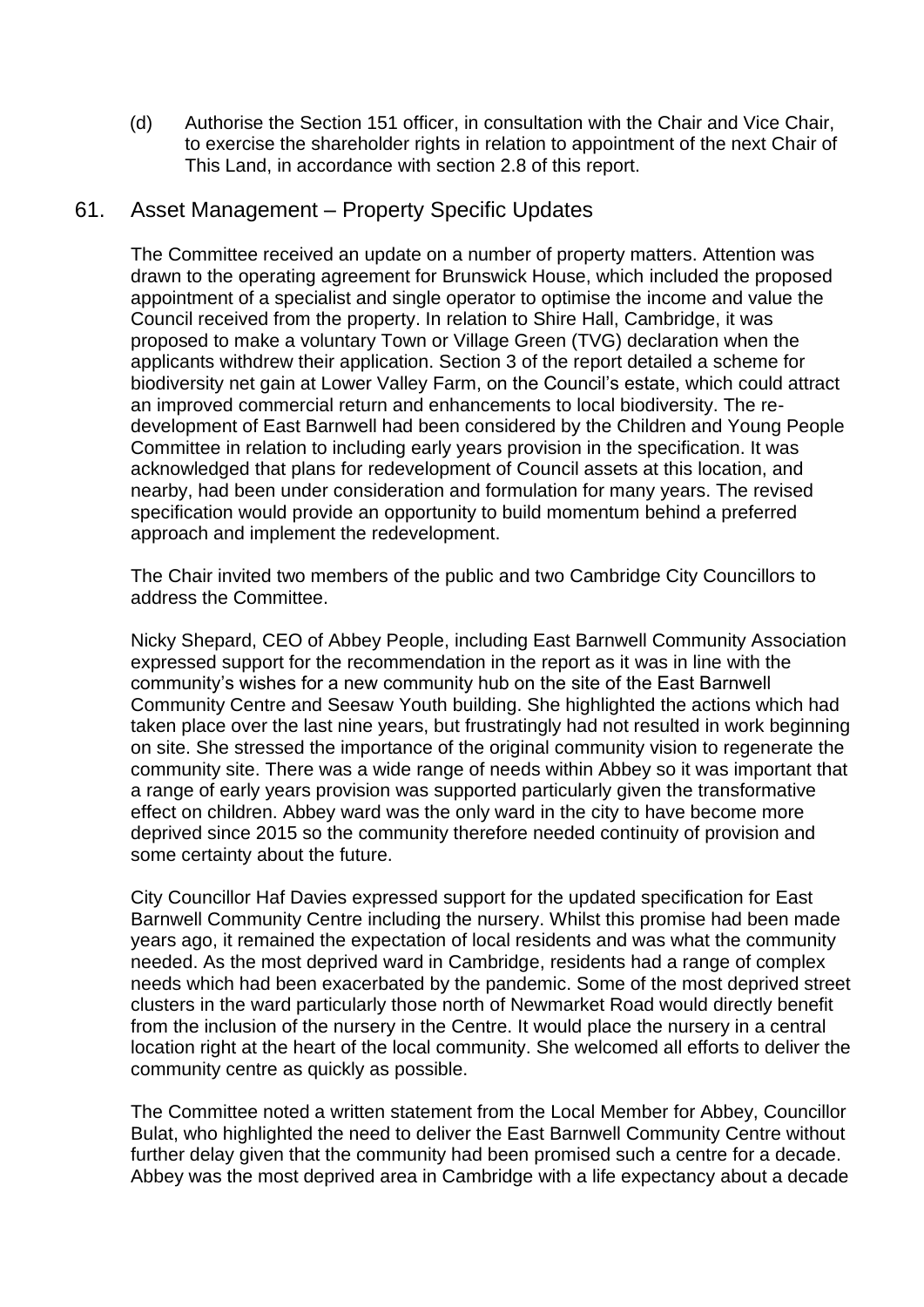lower than some nearby divisions and with very little community space. Co-location of services and adequate community space had been needed for a long time. She welcomed the recommendation from the Children and Young People Committee to put early years provision back on the East Barnwell site, which finally delivered on what the community clearly wanted. Not delivering promptly on this risked damaging the trust in the Council and council services more broadly in Abbey. From a community perspective, it was unacceptable that a project could take so long. Co-located services with affordable housing was very important for the community this site would serve.

City Councillor Jocelynne Scutt reminded the Committee that, together with former County Councillor Claire Richards and City Councillor Katie Thornburrow, she had applied to declare the Castle Mound and Shire Hall lawn as a TVG. She thanked all the residents who had put in submissions about this application to ensure access in perpetuity for the public to this historic area. The proposal was for a voluntarily registration for a TVG and as such, she would therefore be content to withdraw the application contingent on the TVG area being the one set out by the surveyor including the hedge. In relation to the Mound, the Heritage Act and the Scheduled Monuments Act had never affirmed access in perpetuity to that area. The Ramblers were therefore to be commended for making submissions about access as this had resulted in public access in perpetuity up the Mound. The same could not be said for the Shire Hall lawn hence the application to declare it a TVG.

Claire Richards paid tribute to the Ramblers for their work, which had led to Suffolk County Council recommending a modification order to make a public footpath from the east side of Castle Street to the top of the Mound. She urged the Committee to vote for recommendation (b) as it would protect access by law and would restrict development. Therefore with the right of access up the Mound and the lawn as a TVG, she was satisfied that this would protect access in perpetuity for the public. She explained that it was a key space for so many residents in Castle particularly for those without gardens.

Speaking as the Local Member for Castle, Councillor Rae expressed her support for recommendation b) and paid tribute to her predecessor Claire Richards and Councillor Scutt.

In response to a number of questions on the Shire Hall, Cambridge site, Members noted officer responses as follows:

- officers were on the Shire Hall, Cambridge site with surveyors to mark out the boundaries where consideration would be given to the hedge, manholes and other utilities.
- the Council's objection had been lodged on two primary grounds. It was considered no longer to be sustainable for the Council to make the case, as stated in Section 2.5, to define users of the lawn as inhabitants of a defined "locality". The other ground was that the land was already a Scheduled Ancient Monument (SAM), this was no longer an issue as the area of land not covered by the SAM did not overlap with the SAM. Although, this could be an arguable point, the recommendation would avoid an expensive public inquiry.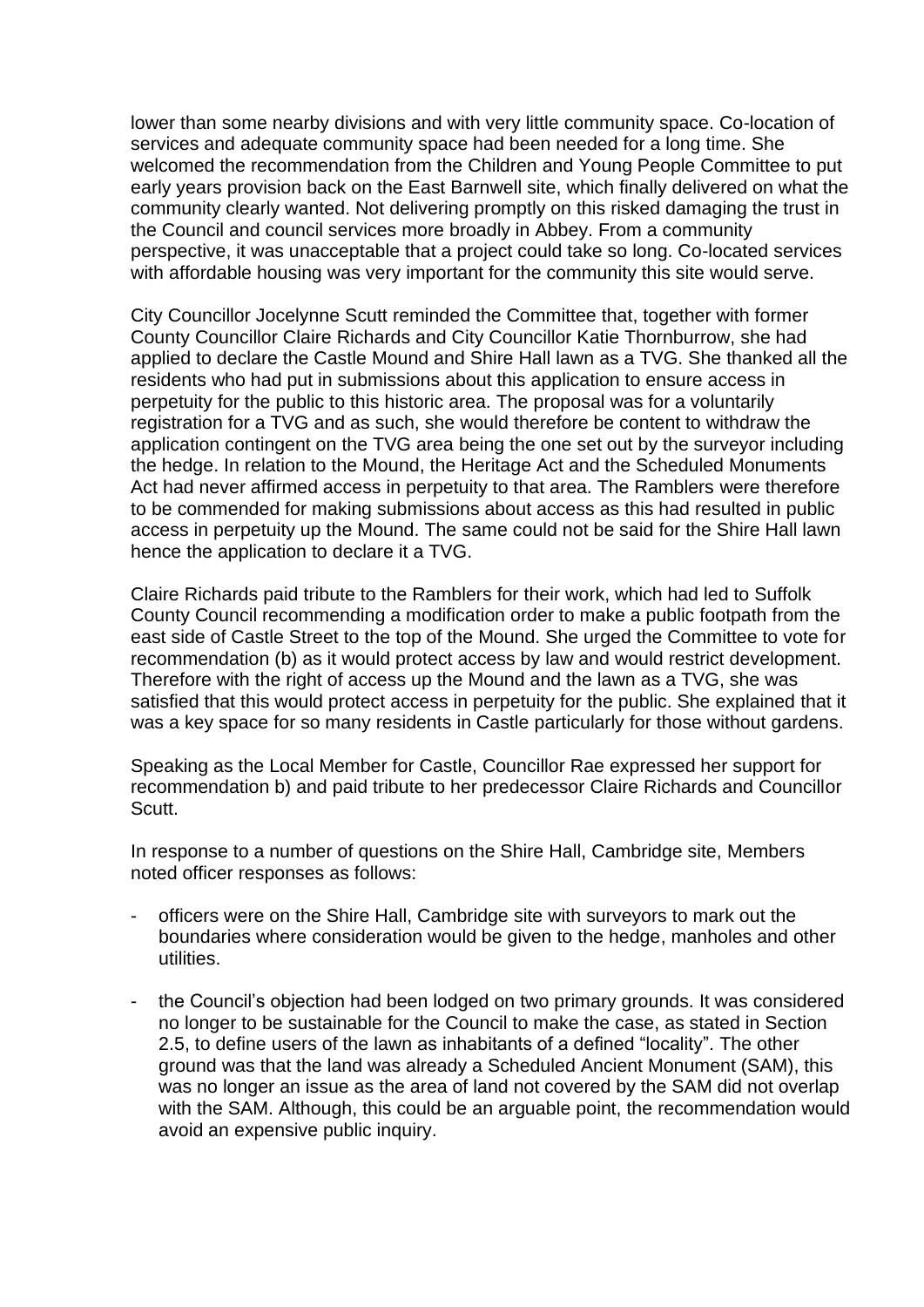Individual Members raised the following issues in relation to the report:

- highlighted the fact that Lower Valley Farm, Fulbourn had been discussed at the County Farms Working Group but not at Environment and Green Investment Committee (E&GIC), which was surprising given the biodiversity element. Whilst this proposal was to be welcomed, it was requested that the Governance Review should give consideration as to whether the Farms Estate should report into E&GIC except perhaps for areas of strategic finance. The Chair of E&GIC reported that County Farms had always been regarded as an asset matter but that did not preclude change in the future. There were currently two cross cutting working groups with a third scheduled for approval. It was therefore possible another such group could be formed for County Farms.
- welcomed the recommendation to voluntarily register certain land at Shire Hall, Cambridge as a TVG as it had always been the Council's aim to secure public access.
- expressed surprise and dismay that the community in Abbey had waited so long for a Community Centre at East Barnwell.

It was resolved unanimously to:

- (a) Agree to commence procurement of student accommodation operator at Brunswick House delegating authority to award a contract to the Director of Resources in consultation with the Chair and Vice-Chair;
- (b) Agree to voluntarily register certain land at Shire Hall, Cambridge as a town or village green;
- (c) Agree to progress the scheme for biodiversity net gain at Lower Valley Farm, delegating authority to enter into agreements for that purpose to the Director of Resources in consultation with the Chair and Vice-Chair; and
- (d) Agree, in principle, to inclusion of early years provision at the East Barnwell Community Hub, and to bring forward a revised capital budget in due course, following further development of plans for this asset.

### 62. Procurement of Council Insurance Programme

The Committee received a report detailing arrangements to tender the corporate insurance programme for the period 2022-2027, as the current insurance programme was scheduled to expire on 30 September 2022. The Council had for many years held large self insured retentions (excesses) on material damage and liability insurance policies in order to contain the cost of insurance spend and balance internal and externally insured risks. After reviewing the Council's tolerance to risk, it was proposed to design a revised insurance programme, which would serve, based on actuarial assessments of the Council's historic claims performance, to best manage the overall total cost of insurable risk. Attention was drawn to the insurance market, risk financing and insurance programme design, which reflected the fact that with effect of 1 April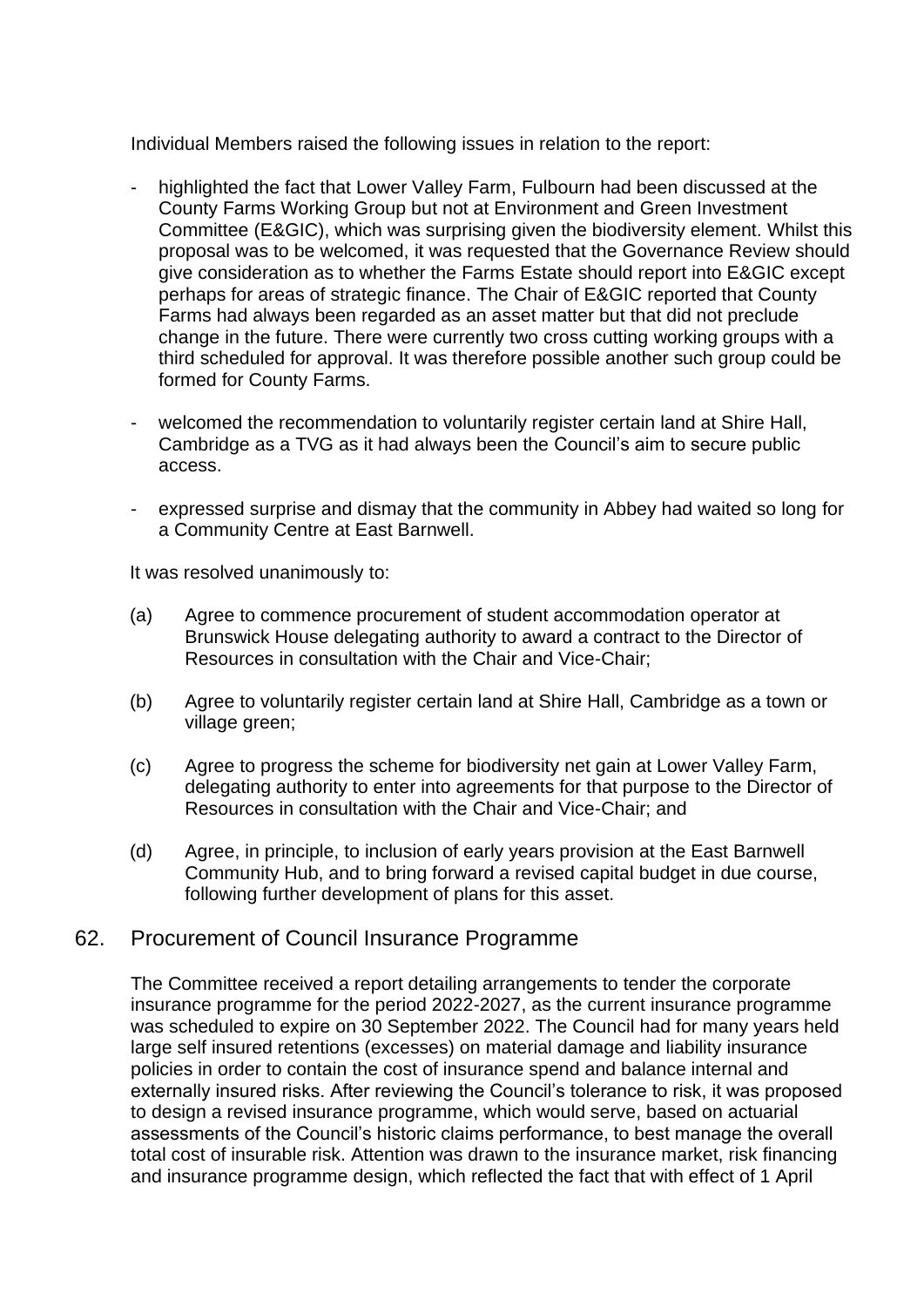2022 schools would be insured on a standalone insurance framework. The premium costs for 2021/22 were £1,086k, at present the best estimate of the level of premium spend, excluding schools, for 22/23 was £810k but it was important to note the current insurance market volatility around that figure.

One Member commented that local authorities were now far more commercially aware when seeking local government insurance. Greater disaggregation of insurances as demonstrated by schools seeking a standalone insurance framework was welcomed. It was suggested considering as part of this process further disaggregation for highways and social care. It was acknowledged that it was very difficult to strike a balance between internally and externally insured risks. It was therefore requested that the balance be monitored annually over the three year period to enable the Council to request any changes for the remaining two years. The Chair acknowledged the comments made, which would be borne in mind as the process moved forward.

In response to questions from Members, the Head of Insurance reported that the Council's appointed insurance broker had a contractual requirement to hold professional levels of indemnity insurance. He also explained that schools had been consulted on the decision to remove them from the Council's insurance framework through the Schools Forum. This insurance related to schools offsite travel insurance both in the UK and abroad.

It was resolved unanimously to:

- a) Note and approve the issue of a tender for the Council's insurance arrangements for the period 2022-2027; and
- b) Approve the delegation of the decision on the level of insurance to be purchased and the award of contracts to the Director of Resources in consultation with the Chair and Vice-Chair of the Strategy and Resources Committee.

### 63. Replacement of Storage Area Network (SAN)

The Committee was asked to consider a request to procure a replacement for the existing computing and storage (SAN) and associated services for the Council. It was noted that the IT Service had undertaken a considerable amount of work since 2019 as part of the IT Strategy. The Council was now well placed to take advantage of new cloud based solutions. The recommended approach was to review the options for extended support on the existing infrastructure whilst commencing a procurement process for a longer-term replacement.

In response to a query from a Member, the Assistant Director of IT & Digital Services reported that resilience particularly in relation to cyber resilience was key. From a security perspective cloud-based service providers were able to identify and mitigate security threats immediately. From a technical perspective they were also able to configure services to maximise the resilience of the systems. It was noted that this ensured that systems were available and ready to use at all times with less downtime and less chance of a cyber security breach. The same Member urged the Chair and Vice-Chair to ensure that cyber resilience was covered as much as possible.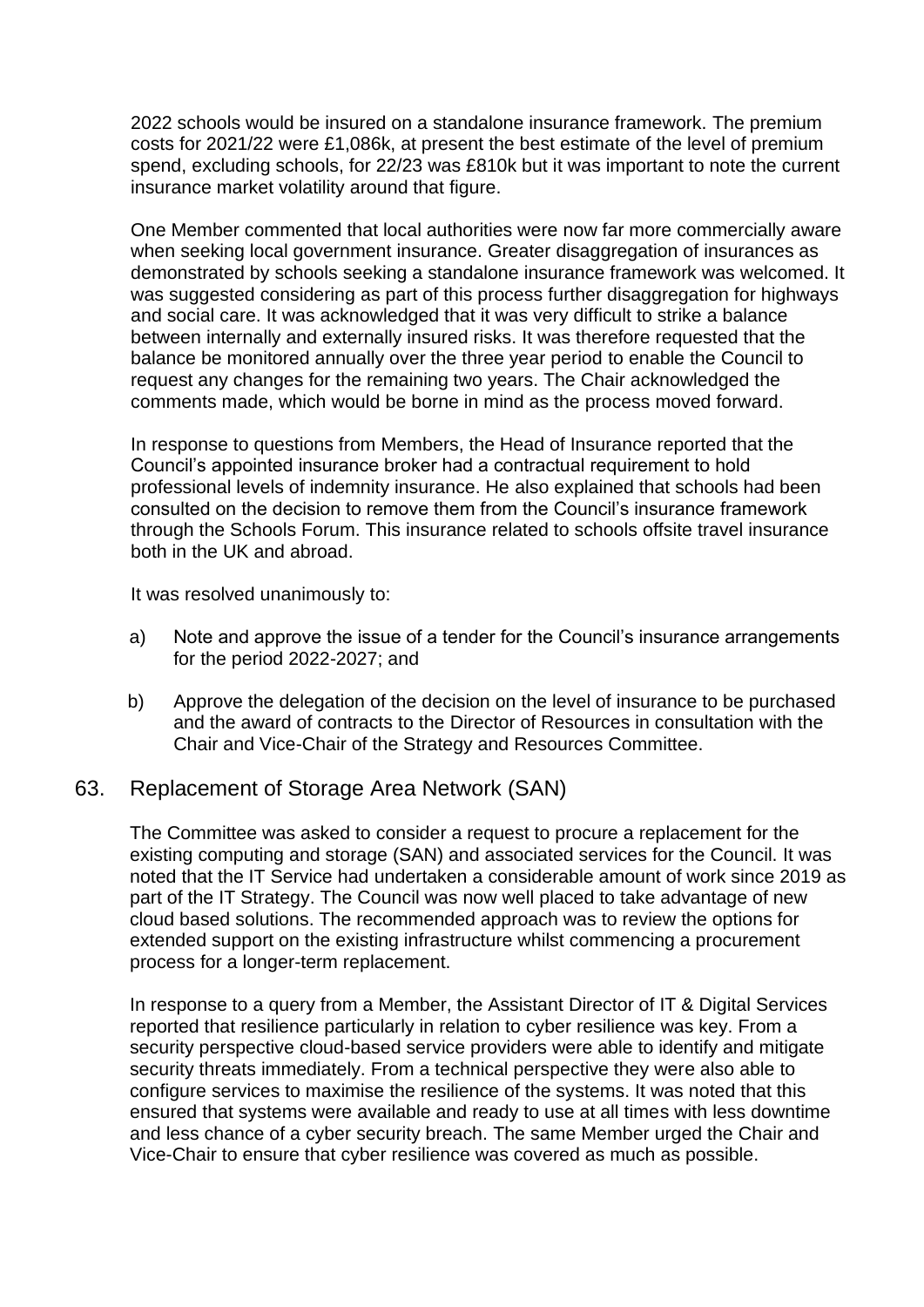It was resolved unanimously to:

- a) Agree to the procurement of replacement infrastructure via an approved framework agreement; and
- b) Agree to delegate the award of this contract to the Section 151 Officer in consultation with the Chair and Vice Chair of the Strategy and Resources Committee.

### 64. Water and Wastewater Services Procurement

The Committee received an update on the procurement of water and wastewater services and potential options for the Council's sites. It was noted that in this market wholesale charges made up around 95% of the total price paid and these charges would remain the same regardless of who was the supplier and depending of the volumes of water used. Retailers were also limited by price caps resulting in the total cost difference between retailers being very small. Whilst the Council was not a large user of water, it was good practice to monitor water consumption to enable detection of any increases, which could indicate a leak.

Attention was drawn to three potential routes to procure a supplier. Option B was recommended, which would involve entering a new contract under the Eastern Shires Purchasing Organisation (ESPO) framework. The main reasons were the Council already had ESPO membership, ESPO and its partners had already run a complete procurement process that was fully compliant with UK procurement law, there would be likely improvements in customer service, and the package offered by Wave as part of the framework included an Active Water Management service to help monitor and reduce water consumption.

In response to questions from Members, the Energy Manager reported that the ESPO option had not been available in 2020 as that framework had not existed then. It was acknowledged that the Water Industry as whole faced the challenge of selling less of its product so the only real incentives to reduce water consumption was to retain customers and to avoid larger wholesale costs to increase production.

It was resolved unanimously to:

- a) enter into a contract with Wave under the ESPO framework to supply water and sewerage retail services to all sites where Cambridgeshire County Council was liable for the bills, from August 2022. (Option B as detailed in the paper)
- b) increase efforts to understand and reduce water consumption across the Council's properties.

## 65. No car zones

The Committee was asked to consider the results of the trial of no car zones outside two schools alongside evidence from the installation of schools streets under the Emergency Active Travel Fund and determine if further schools should be explored. Attention was drawn to the background to the trial which had focused on seven school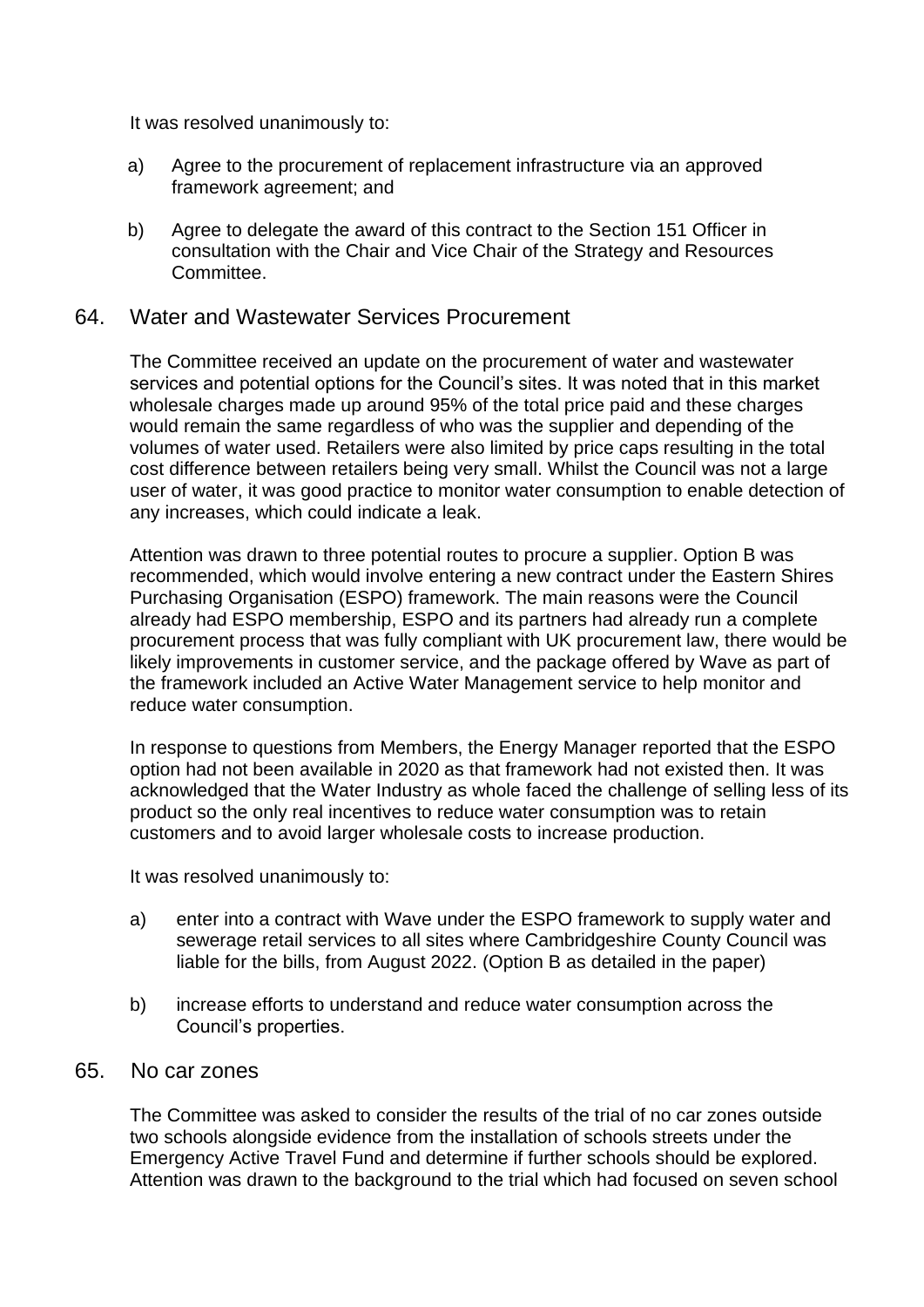streets schemes in Cambridgeshire. The University of Cambridge Research Study Report summarised the encouraging results of the study and in the main positive feedback from the schemes. It was therefore proposed that further no care zones/school streets were supported across the county. New schemes would either be dependent on third-party funding, through grant applications or community funds, or submitted as bids to the Local Highways Improvement Scheme. It was noted that enforcement of the restrictions could be come easier in future with the introduction of additional Civil Parking Enforcement areas for those Districts outside Cambridge City that were pursuing such powers.

Members welcomed the initial results and the opportunity to improve the safety of the entrance and exits to schools. However, it was important to bear in mind that a no car zone was not appropriate for every school. Another Member was disappointed that the Council was not being more generous in providing funding to deliver these schemes particularly given the scale of underspend and general reserve. The Chair reported that the Council would consider this issue in future as it was considering the funding of all highway schemes. Another Member highlighted the need for the air quality impact assessment to consider pregnancy and maternity.

The Chair thanked the MRC for its report. It was resolved unanimously to:

- a) Note the research outcomes from the study undertaken by the Medical Research Council (MRC) Epidemiology Unit at the University of Cambridge;
- b) Support the implementation of additional no car zone / school streets schemes, subject to available funding (outlined in paragraphs 2.5 to 2.7); and
- c) Note the implication of future decision-making by the Council, and its District Council partners, in relation to Civil Parking Enforcement and Traffic Management Act 2004 Part 6 to the potential enforcement of these schemes (outlined in paragraph 2.11).

### 66. New Shire Hall – Multi-Function Room

The Committee noted the rationale behind the design process of the Multi-Function Room (MFR) and its implementation. Members were reminded that it had not been possible to use the MFR for Full Council during the pandemic as there was insufficient space to meet the requirements of social distancing and the Council's Covid policies. It was noted that the MFR would remain unsuitable for use for Full Council for so long as social distancing was a consideration arising from Public Health guidance. The Council would therefore continue to use alternative venues that provided sufficient space for social distancing until it was deemed safe to reduce or remove such a requirement.

Attention was drawn to the limitations due to operational issues, which related to the following key challenges: security and safety of Members and officers; limited space for Members; limited space for public attendees; and accessibility (Part M of the Building Regulations) and Fire Safety (Evacuation). It was noted that space limitations meant that the MFR in the Full Council configuration could only accommodate a very small number of mobility impaired Members and public.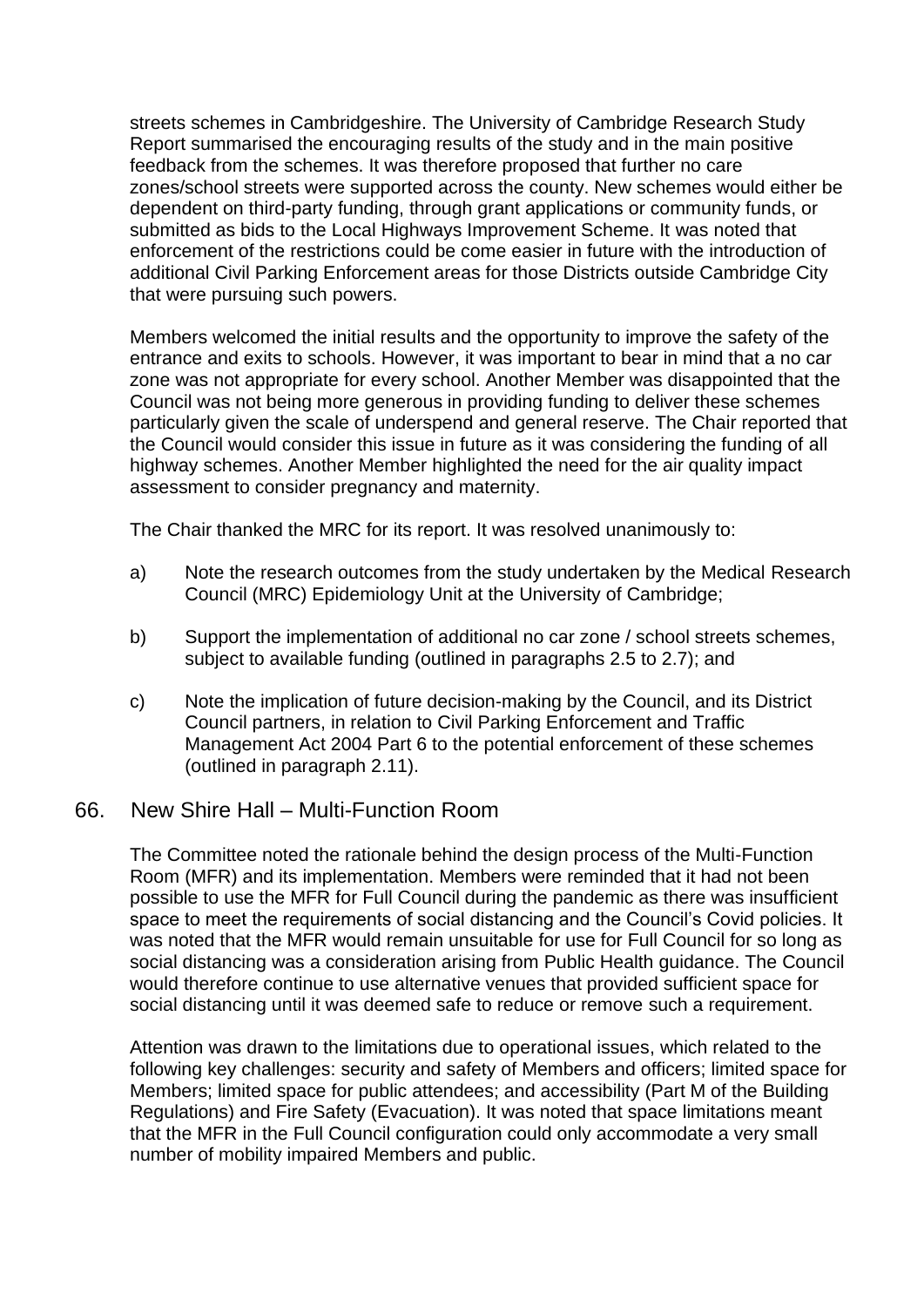In response to questions from Members, the Assistant Director Property confirmed that there were currently no national requirements or regulations for social distancing. The Council was therefore following Public Health guidance and local safety risk assessments. Given that the New Shire Hall Projects Managers had left the Council, it was not possible to categorically state that all the above challenges had been considered. However, the MFR was legally compliant in respect of Building Regulations and other matters, however obtaining a legal requirement might not achieve the targets or goals of the Joint Administration for accessibility and public engagement with its meetings.

Individual Members raised the following issues in relation to the report:

- the importance of not making long-term decisions in relation to the MFR on the basis of Covid. However, it was acknowledged that Public Health guidance should be followed whilst infection rates were so high.
- the need to make greater utilisation of the MFR space.
- the importance of being open and visible to the public so there was some wariness regarding alternative arrangements to deliberately keep the public away from Members. It was acknowledged that there was an element of risk to being a councillor.
- reported that every Member had been invited to visit the MFR to see it set up for Full Council. As far as one Member was concerned it was spacious and comfortable, and it was noted that no complaints had been received regarding safety and disability access. It was suggested that the constitutional requirement for two hour breaks would avoid the need for Members to leave the room during the meeting.
- highlighted the fact that there was video conferencing in other rooms to manage significant public interest in Full Council meetings.
- the need to bear in mind that the MFR had never been designed to replicate the Council Chamber at the old Shire Hall where it had been left vacant for 86% of the time. The MFR was designed to be environmentally efficient and fit for purpose and had involved Members of all groups in its design.
- the need to receive a report back to the next available meeting of Strategy and Resources Committee. It was noted that there was very little capacity available to achieve this as officers were working on delivering increased ventilated capacity across the Council's estate in relation to Covid in order to keep frontline services operating.
- acknowledged that issues relating to Covid, security, and comfort/size/useability needed to be considered separately. It was important to note that the MFR was not suitable to be used for Full Council whilst Covid infection rates were so high. It was acknowledged that there were risks and it was wrong and dangerous for Members to protect themselves from the public at all times. However, concern was expressed regarding the accommodation of 61 Members (two Members in wheelchairs), officers, press and public (possibly in wheelchairs) for hours in the MFR. It was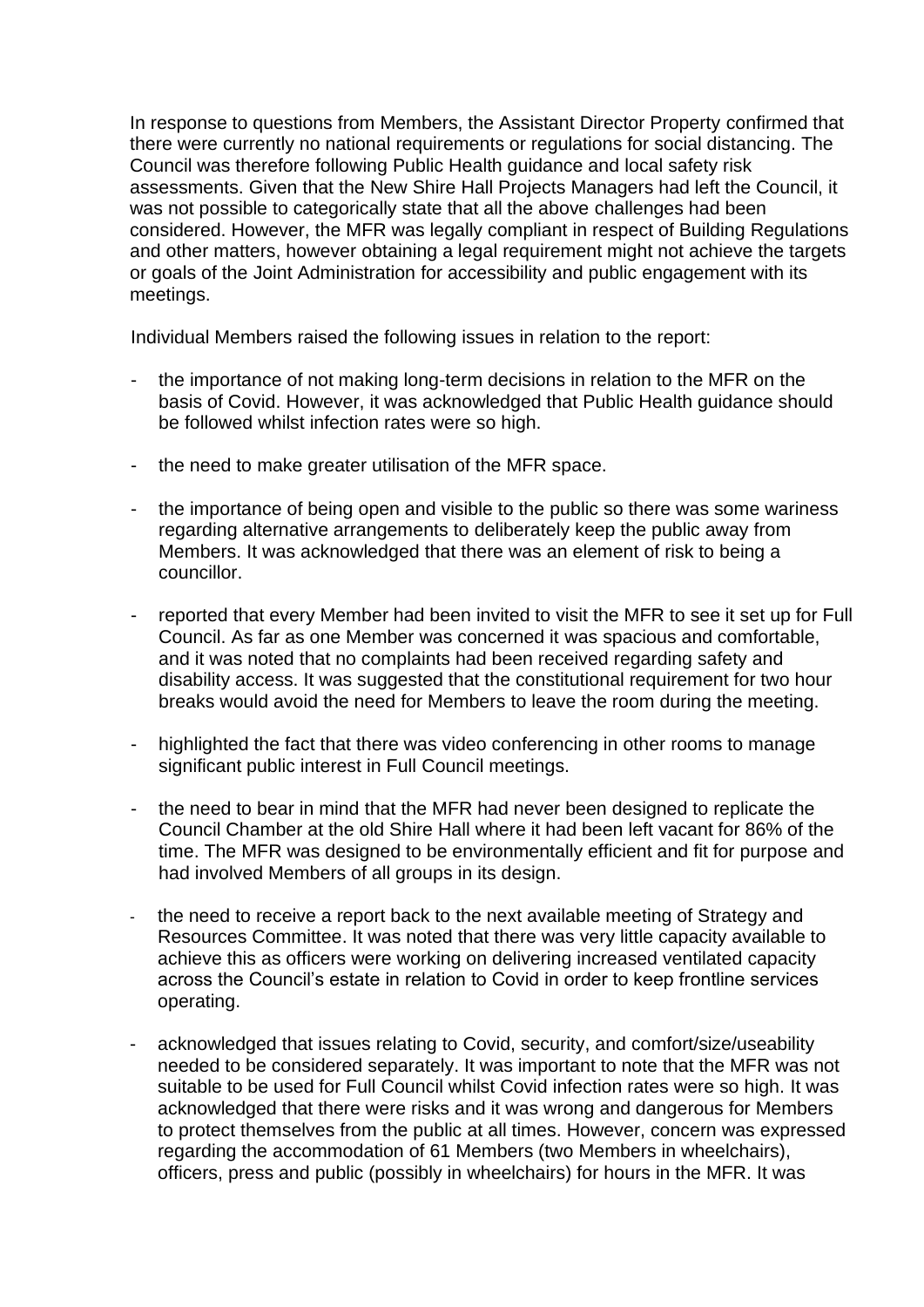therefore important to take time to prepare a detailed report looking at the issues relating to safety, security and the working environment for Members and public accessibility.

- highlighted the significant costs of holding meetings of Full Council at external venues, which needed to be added to the six month period required for the review.
- queried how it was proposed to increase the size of the MFR. It was noted that if a potential problem was identified then it was likely that options to extend over the reception area would be considered.
- expressed concern that councillors in wheelchairs would have to be located near a door, which was not considered inclusive.

The Chair acknowledged the different issues, which needed to be considered separately. She confirmed that she had concerns about safety and disability access, which had necessitated the need for a report. Whilst it was possible to use other rooms to accommodate public access, she was concerned that public access was less than at the old Shire Hall.

Councillor Count proposed an amendment, seconded by Councillor Schumann which he later withdrew.

It was resolved unanimously to:

- a) note that the ongoing COVID-19 pandemic and public health impacts of Full Council meetings without social distancing required the continued use of external venues.
- b) instruct the Assistant Director Property to prepare a detailed report for the committee in September 2022 on issues relating to safety, security and working environment for Members and challenges to the Council's aspirations for public accessibility to its meetings from the current size and configuration of the MFR with detailed options to address the issues.

### 67. Corporate Risk Register

Members were reminded that the Strategy and Resources Committee was responsible for the development and oversight of the Council's risk management and strategy. The Audit and Accounts Committee also had important functions in relation to risk, and would be considering the Corporate Risk Register at its meeting in May. Members were informed of how the Risk Register had been actioned and monitored during the Covid pandemic, and the subsequent changes now that the Council was moving back to some form of normality. Attention was drawn to the eight current corporate risks, which had been reviewed by the risk owner, and the five which had been removed. It was noted that two risks had been created to replace the existing risk relating to safeguarding, and two new risks had been added to cover cybercrime and failure to comply with Information Governance legislation and industry standards. Over the course of the next year, the risk management team would undertake a programme of work which challenged and assessed of each of the Council's Corporate Risks.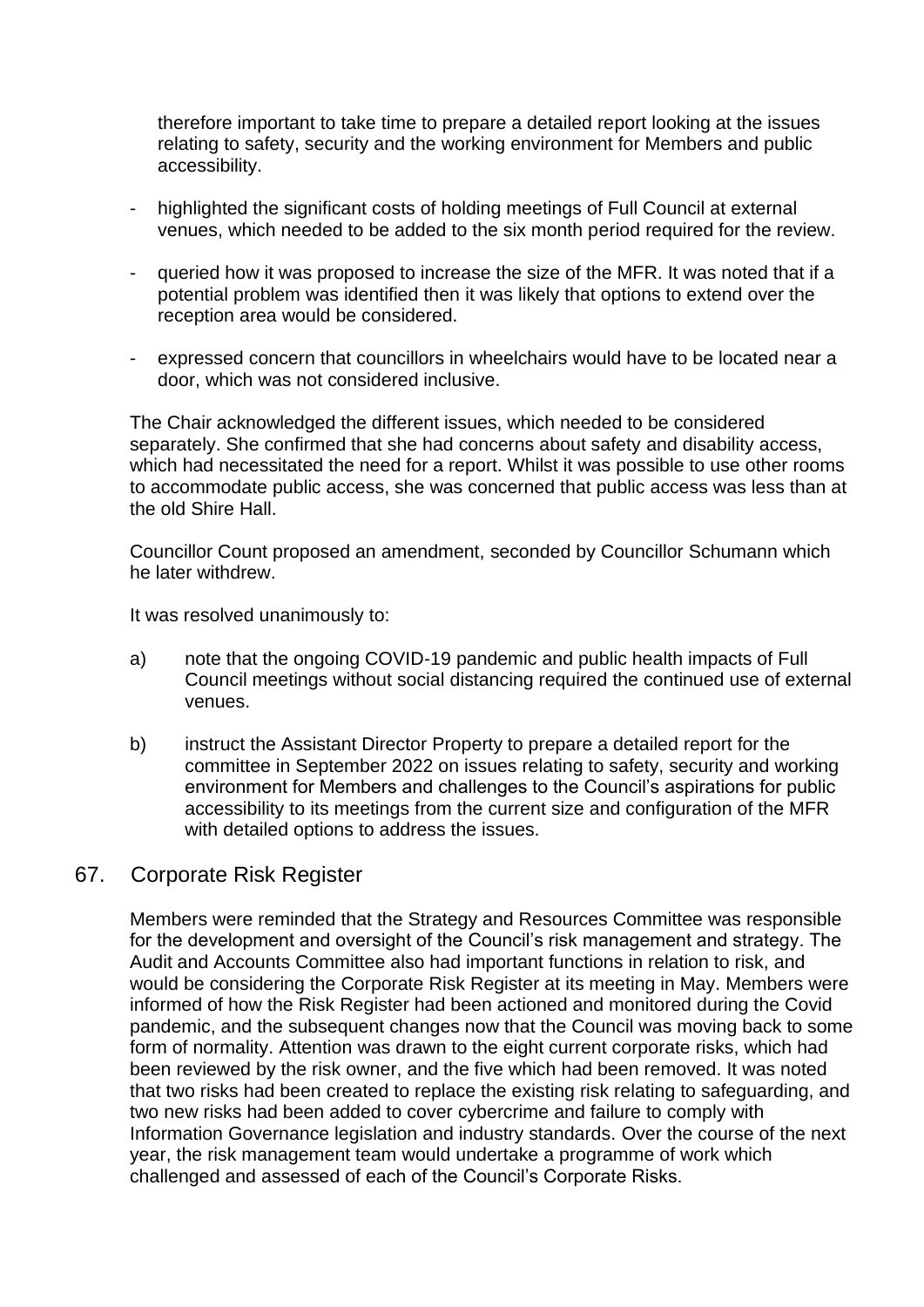The Chief Executive reminded Members that the Council had moved away from Joint Management Team arrangements to having its own Corporate Leadership Team (CLT) towards the end of January 2022. Since taking up post in late February, the Chief Executive was keen to look rigorously at the Council's Risk Register with CLT, and would also be looking at officer and operational governance across the authority.

Individual Members raised the following issues in relation to the report:

- expressed concern, particularly given the lack of reference to inflation, about decreasing the risk score from 20 to 12 for the risk relating to sufficient budget to deliver agreed short and medium-term objectives. It was noted that Risk 2 covered inflation, which was controlled by rigorous tracking of national and international factors and government policy. However, it was agreed that this point needed further review. Action Required.
- queried what had happened to increase the risk score from 12 to 15 for the failure of the Council's arrangements for safeguarding vulnerable children and adults. It would therefore be useful to have the addition of the previous scores in these reports. It was noted that although calculating risk was not an exact science, it was felt that an impact assessment of less than 5 was not appropriate.
- queried the calculation for the risk relating to the Council's human resources not able to meet business need which had decreased from 16 to 15 with a likelihood assessed as 3. Again it would be useful to have the previous score to see what had changed. It was noted that the appendices would detail the previous and current scores in future. Members were also informed of the basis of the calculation for this risk.
- reiterated all the reasons why some Members felt that it was the insufficient funding of services which had led to the decrease in score for the risk relating to sufficient budget to deliver agreed short and medium-term objectives.
- expressed concern about the significant quantum of staff missing in adults and children's services and the impact of this on delivering services. It was also noted that the Council's risk of not delivering its statutory or legislative obligations and failure to deliver key council services had also increased. The Council's potential for disastrous failure had therefore increased since May 2021.

Councillor Count proposed an amendment to add an additional recommendation b), seconded by Councillor Schumann, as follows:

b) raise serious questions of the assessment of Risk 01 and ask that the likelihood score be reviewed by officers as a matter of urgency. Furthermore to report back to Strategy and Resources Committee at its May reserve meeting a full action plan with timetable on mitigations being implemented and an update on the reassessment of scoring.

Councillor Count explained that this risk related to the failure of the Council's arrangements for safeguarding vulnerable children and adults. It was the most significant responsibility faced by all Councillors, and officers. It was acknowledged that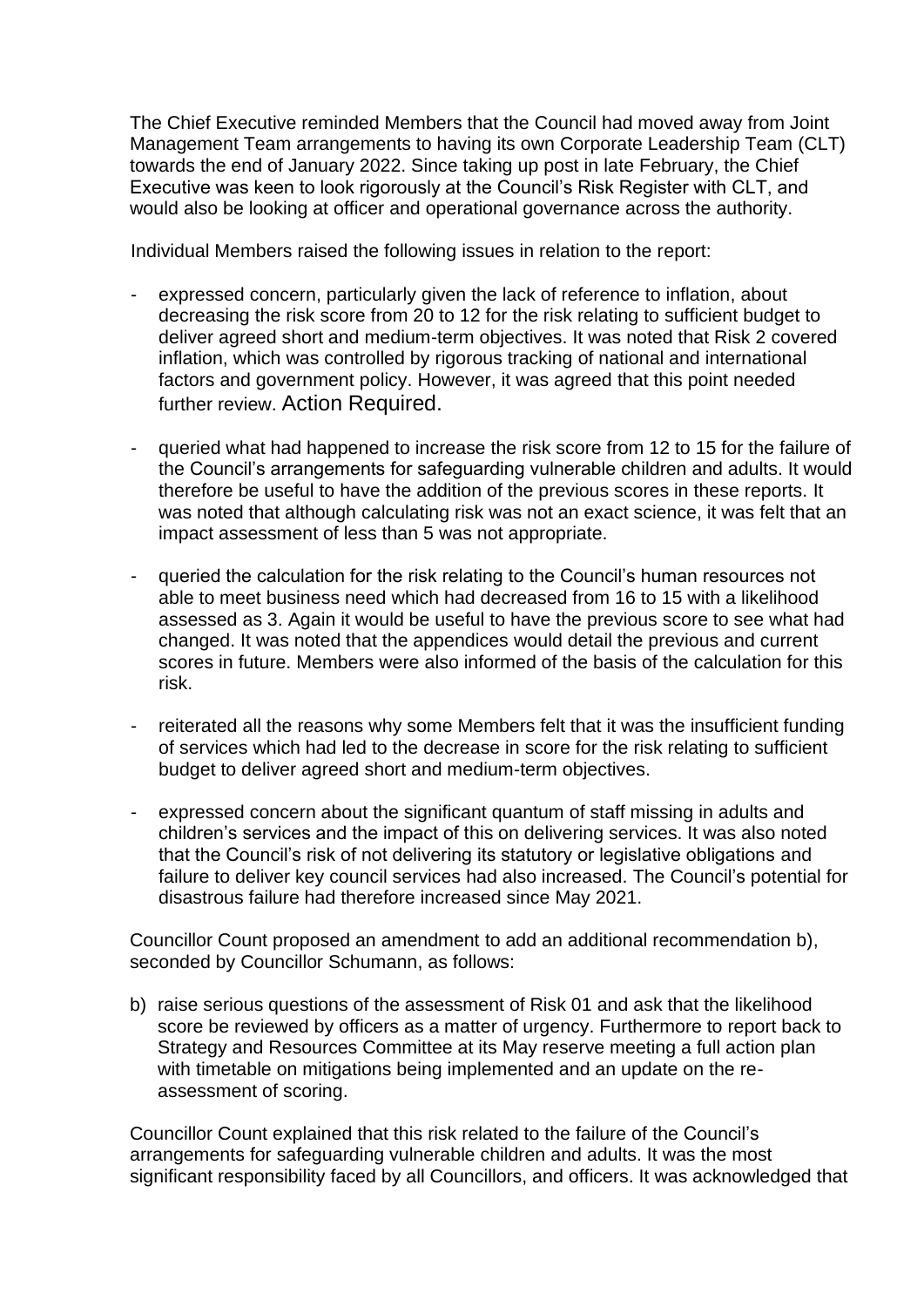the impact for this risk should probably have always been 5. There was an urgent need to review this risk as adults had a 16% senior social worker vacancy rate and children services a 26% one. The availability of agency workers was finite, and an overstretched workforce could and might lead to costly and tragic mistakes. There was a significant drop in children's placements, which might indicate a lack of detection, reporting or caseload management. It was noted that 56% of the budget for children's strategic management was unspent. There had also been a loss of key personnel including the Executive Director and Service Director. In his view, the breakdown of good governance in adults and health was another risk factor to be considered.

In seconding the amendment, Councillor Schumann suggested the need to use the reserve date for this one issue given the scale of business on the other committee dates.

The Director Business Improvement and Development reminded the Committee that some of the risk scores had changed because CLT had revised its risk process over the last year particularly as it was felt that some risks had not been consistently and correctly rated. There had been officer and Member workshops during the autumn of 2021 where these risks had been discussed and re-scored. The Director acknowledged that more work was needed.

One Member commented that it was therefore how the Council measured risk rather than the situation getting worse. In relation to the risk referred to in the amendment, the only issue which could be debated was the likelihood as the rating was now at the highest level. The proposal to separate the risk relating to safeguarding was therefore welcomed and it was felt that Adults and Health and Children and Young People Committees were the appropriate bodies to consider safeguarding.

The Chair acknowledged the seriousness of the risk relating to safeguarding. It was important to look at this risk together with risk 5 regarding workforce. It was noted that whilst there were vacancies in those roles that work was still being carried out. In the Children's Services area, there was a large number of agency staff which was expensive for the Council. The Chief Executive would be looking at the risk register and the whole structure of the organisation. There needed to be a serious review of how the Council could improve long term workforce planning and enhance its approach to the recruitment and retention of employees.

On being put the vote the amendment was lost.

It was resolved by a majority to note and comment on the corporate risk register.

#### 68. Corporate Services Performance Report – Quarter 3 2021-22

The Committee received a report detailing a revised Key Performance Indicator Suite and associated performance information to Quarter 3 2021-22 for Corporate Services.

One Member highlighted the number of full time equivalent days lost to anxiety and mental related absence (short and long term), which needed to be factored into vacancy rates. It was suggested that this was probably due to staff being overworked, and the uncertainty about a person's future employment given the changes to joint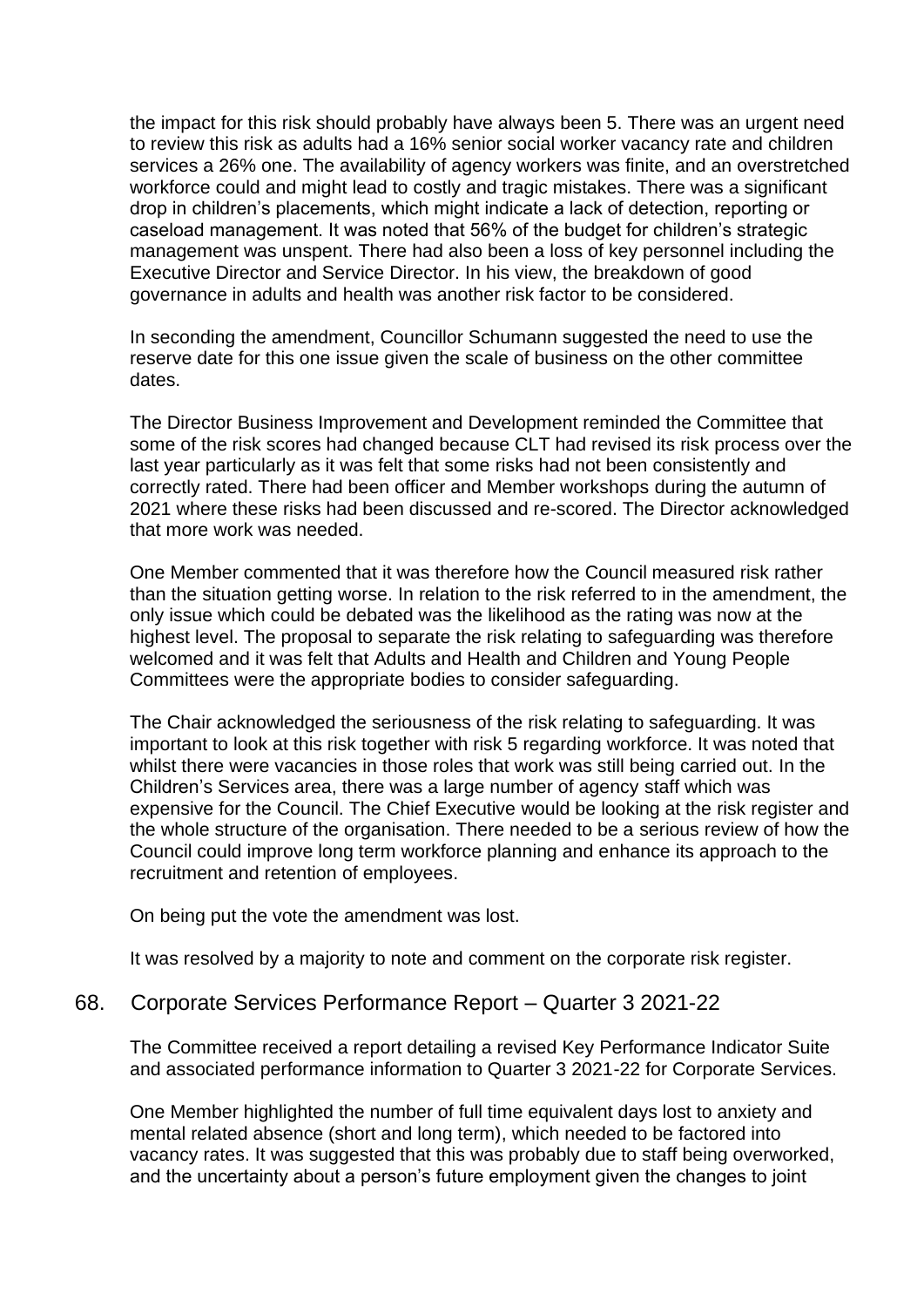working with Peterborough City Council. The Chair explained that a report on joint service arrangements would be presented to a future meeting.

It was resolved unanimously to:

- a) Review the proposed new Corporate Services KPI list and agree the proposed addition to and removal of KPIs from the Corporate Services KPI list.
- b) Monitor progress of Corporate Services, consider whether performance is at an acceptable level and identify remedial action as required.

### 69. Treasury Management Report – Quarter Three Update 2021-22

The Committed received the Treasury Management Quarter Three Report for 2021/22. In response to a question on the notice period for the multi class funds, the Assistant Director Finance reported that it would be fairly short notice. There was £48m of General Reserves predicted at year end, which was sometimes used to reduce the Council's borrowing, in cash terms, it was therefore suggested whether it would be sensible to allocate some of the General Fund money to multi-class funds. Members were informed that it was important to bear in mind that the Council was a large net borrower and that there were changes to the prudential code which precluded net borrowing authorities from making such investments.

It was resolved unanimously to note the Treasury Management Quarter Three Report for 2021/22.

### 70. Strategy and Resources Committee Agenda Plan & Training Plan & Appointments to Outside Bodies & Internal Advisory Groups & Panels

The Committee noted its agenda plan, and a proposal to extend the remit of the Green Investment Advisory Group to include the procurement of utilities, which was within the remit of the Strategy & Resources Committee. It was therefore proposed to have a cross Committee advisory group with four Members from both Committees.

Councillor Count proposed an amendment to add the following wording, seconded by Councillor Goldsack, as follows:

request officers undertake the necessary constitutional amendments through Constitution and Ethics Committee and Full Council, so that utilities is transferred from Strategy and Resources Committee to Environment and Green Investment Committee.

He added that he was concerned that establishing so many joint advisory groups was actually moving issues away from the committee system and public view. The Democratic Services Manager explained the constitutional process which could be adopted if the Committee was minded to accept the amendment. The Chair reported that she was comfortable with the current working group process and highlighted the benefit of them being cross cutting. On being put the vote the amendment was lost.